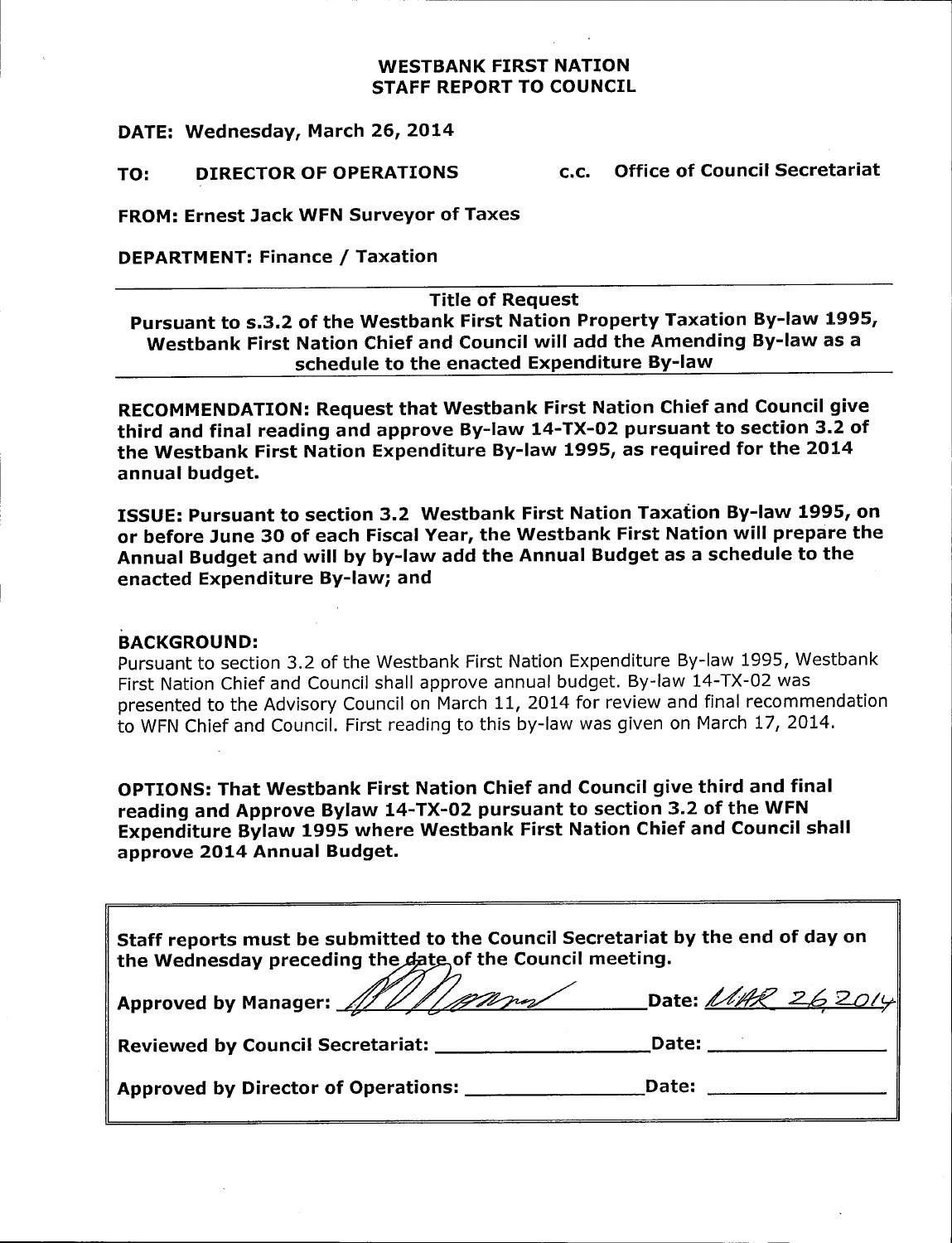## WESTBANK FIRST NATION

#### By-law No. 14-TX-02

BY -LAW TO AMEND THE WESTBANK FIRST NATION TAXATION EXPENDITURE BY -Law, 1995, PASSED BY CHIEF AND COUNCIL THE 6<sup>TH</sup> DAY OF JUNE 1995 AND BY THE MINISTER OF INDIAN AFFAIRS AND NORTHERN DEVELOPMENT ON THE 24<sup>TH</sup> DAY OF OCTOBER, 1995.

#### WHEREAS:

The Westbank First Nation Expenditure By-law, 1995 was passed by Chief and Council of the Westbank First Nation in the best interest of the Band, as a by-law in accordance with section 83(2) of the Indian Act for the purpose of the expenditure of monies collected by the Westbank First Nation pursuant to Westbank First Nation Property Assessment and Taxation enabling by -laws as approved by the Minister, in accordance with section 83(1) of the Indian Act; and

## WHEREAS:

Pursuant to Section 3.2 of the Westbank First Nation Taxation Expenditure By-law 1995, on or before June 30 of each Fiscal Year, the Westbank First Nation Council will prepare the Annual Budget and will, by by -law, add the Annual Budget as a schedule to the enacted Expenditure By -law; and

#### NOW THEREFORE BE IT HEREBY RESOLVED THAT:

The Westbank First Nation Council enacts the following amending By -law.

#### Short Title

This amending by-law may be cited as the "Expenditure By-law Annual Budget 2014".

- 1. That the following Schedule Expenditure By-law Annual Budget 2014 shall be added to the Westbank First Nation Taxation Expenditure By-law 1995;
- PASSED AND APPROVED by the Westbank First Nation Council at a duly convened meeting of the Westbank First Nation Council held at the Westbank First Nation Administration Office, Kelowna, British Columbia, this  $17<sup>th</sup>$ day of March 2014.

Councillor Michael De Guevara Councillor Mick Wersturk

Councillor Christopher Derickson Councillor Brian Eli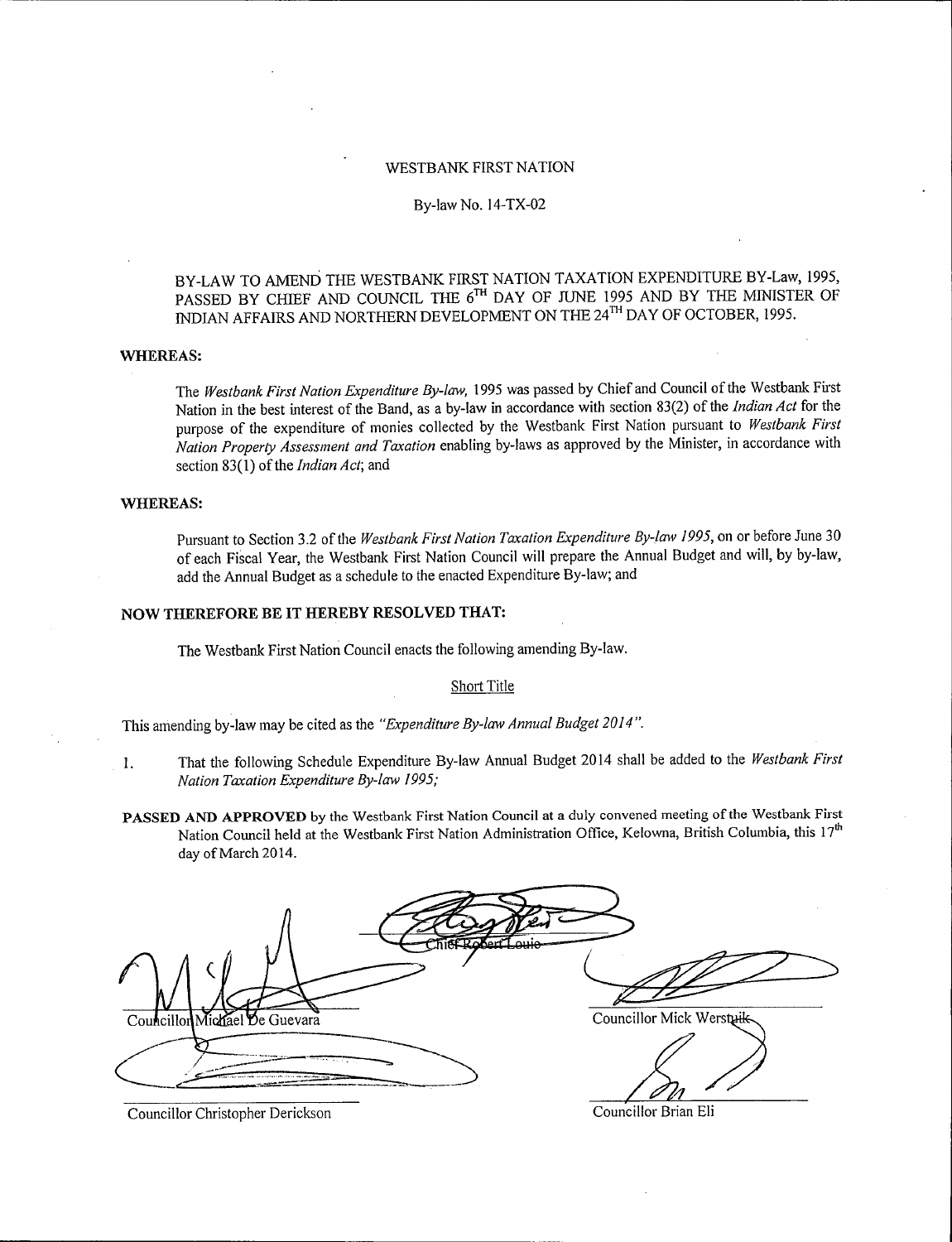#### WESTBANK FI **FINAL BUDGET 2014** RTY TAXATION



 $\overline{160}$ 

| <i>發行, '이</i> 를       | $\frac{1}{200}$ and the set of the set of the set of $2014$ – $2015$ . |                                |
|-----------------------|------------------------------------------------------------------------|--------------------------------|
| Line                  | <b>REVENUE</b>                                                         |                                |
| $\mathbf{1}$          | <b>Taxation Revenue</b>                                                | $-12,478,531$                  |
| $\overline{c}$        | ٠.<br>Penalties & Interest                                             | $-150,000$                     |
|                       | Interest Earned on Bank Operating                                      | $-47,000$                      |
| 4                     | Misc. Revenue                                                          | $-16,000$                      |
| $\overline{5}$        | <b>Total Revenue</b>                                                   | $-12,691,531$                  |
| ъ<br>$\overline{7}$   | Local Improvement Charge Bylaw 05-TX-03                                | $-196,721$                     |
| $\overline{8}$        | Capital Projects Fund (LIC Bylaw 05-TX-03)                             | 196,721                        |
| 9.                    | <b>EXPENDITURES</b>                                                    |                                |
| 10                    | <b>WFN Home Owner Grants</b>                                           | 1,475,000                      |
| 11                    |                                                                        |                                |
| 12                    | <b>General Government Services:</b>                                    |                                |
| 13                    | <b>Board of Review</b>                                                 | 36,000                         |
| 14                    | Ptax administration                                                    | 439,375                        |
| 15                    | Finance                                                                | 655,863                        |
| 16                    | <b>WFN General Administration</b>                                      | 1,539,485                      |
| $\overline{17}$       | Legislative                                                            | 515,600                        |
| 18                    | <b>Intergovernmental Affairs</b>                                       | 468,089<br>65,100              |
| 19<br>$\overline{20}$ | <b>Advisory Council</b>                                                | 70,000                         |
| $\overline{21}$       | <b>Community Services</b><br>Allowance for appeals                     | 200,000                        |
| $\overline{22}$       | <b>Total General Government Services</b>                               | 3,989,512                      |
| $\overline{23}$       |                                                                        |                                |
| 24                    | <b>Protective Services</b>                                             |                                |
| 25                    | <b>Westside Fire Protection</b>                                        | 1,140,000                      |
| $\overline{26}$       | Law Enforcement                                                        | 288,817                        |
| 27                    | Law Development                                                        |                                |
| $\overline{28}$       | <b>Residential Tenancy</b>                                             | 38,915                         |
| $\overline{29}$       | <b>Total Protective Services</b>                                       | 1,467,732                      |
| $\overline{30}$       |                                                                        |                                |
| 31                    | <b>Recreation Services</b>                                             |                                |
| 32                    | Parks & Recreation, and Youth                                          | 573,484                        |
| 33<br>$\overline{34}$ | <b>Total Recreation Services</b>                                       | 573,484<br>$\hat{\phantom{a}}$ |
| $\overline{35}$       | <b>Collections for other Governments</b>                               |                                |
| $\overline{36}$       | <b>BCAA</b>                                                            | 158,000                        |
| 37                    | Municipal Service Agrmt RDCO                                           | 437,000                        |
| 38                    | <b>BC Transit Agreement</b>                                            | 370,000                        |
| 39                    | Municipal Service Agrmt WEST KELOWNA                                   | 360,000                        |
| 40                    | <b>Tourism Westside</b>                                                | $\frac{20,000}{332,137}$       |
| 41                    | <b>Library Services</b>                                                |                                |
| 42                    | <b>Total Collections for other Governments</b>                         | 1,677,137                      |
| 43                    |                                                                        |                                |
| 44                    | <b>Community Development Services</b>                                  |                                |
| 45<br>46              | <b>Asset Management Software</b><br>Planning and Development           | 15,000<br>626,500              |
| 47                    | Public Works, Garage                                                   | 580,538                        |
| 48                    | <b>Total Community Development Services</b>                            | 1,222,038                      |
| 49                    |                                                                        |                                |
| 50                    | <b>Fiscal Services</b>                                                 |                                |
| 51                    | Gallagher's Canyon reserve                                             | 10,000                         |
| 52                    | <b>Stabilization Fund</b>                                              | $-228,372$                     |
| 53                    | Capital Projects Fund                                                  | 1,240,000                      |
| 54                    | Contingency Fund                                                       |                                |
| 55                    | <b>Contingency Fund</b>                                                | 1,240,000                      |
| 56                    | <b>Total Fiscal Services</b>                                           | 2,261,628                      |
| 57                    |                                                                        |                                |
| 58                    | <b>Environmental Health Services:</b>                                  |                                |
| 59                    | <b>Environmental Health &amp; Emergency</b>                            | 25,000                         |
| 60                    | <b>Total Environmental Health Services</b>                             | 25,000                         |
| 61                    | <b>Total Expenses:</b>                                                 | 12,691,531                     |
| 62                    | Less interest and other revenues                                       | $-213,000$                     |
| 63                    | <b>TOTAL TAX REQUISITION</b>                                           | 12,478,531                     |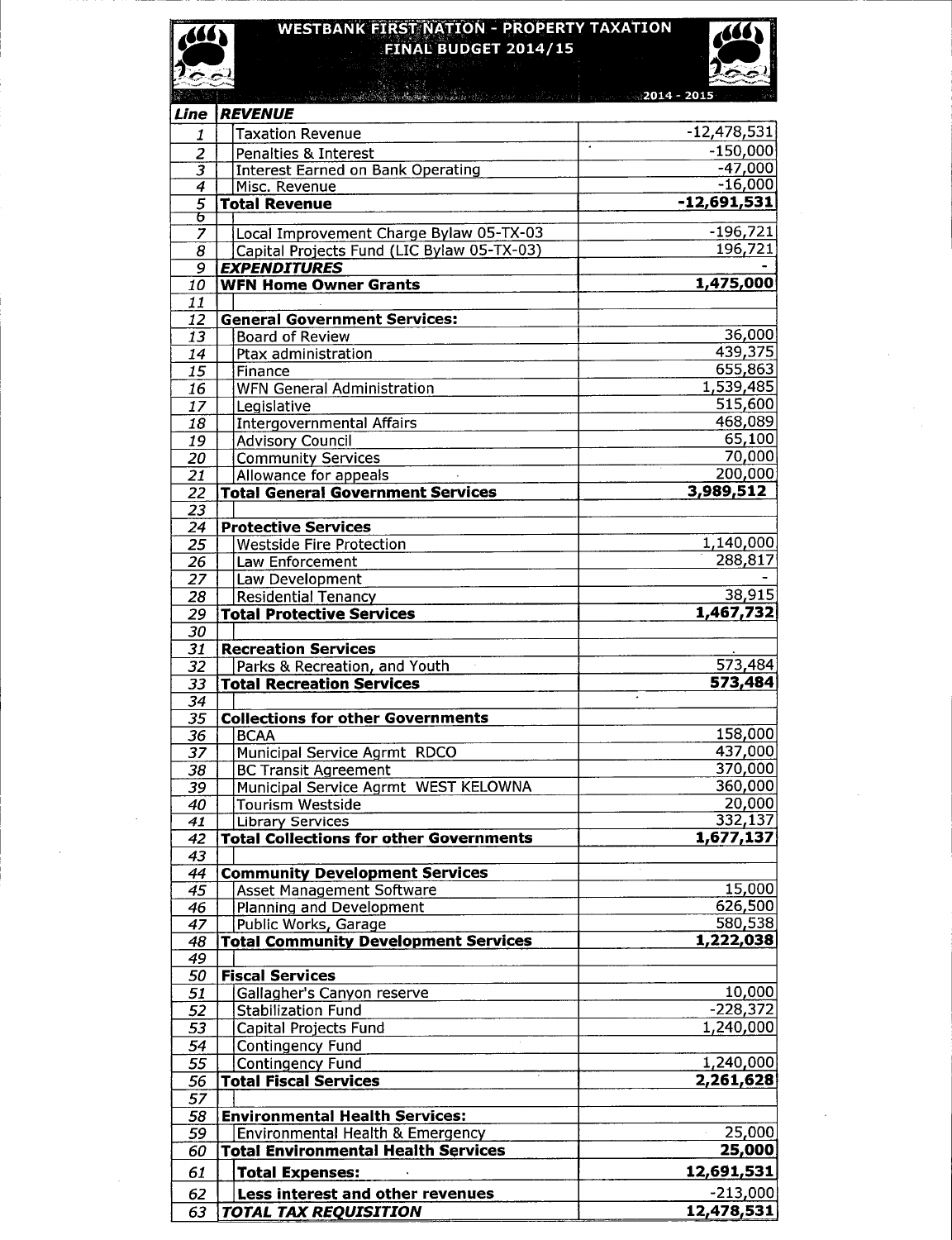# Ernest Jack

From: Laurie Bowen **Sent:** March-31-14 11:30 AM To: Ernest Jack Cc: Brian Conner Subject: Subject: Draft Minutes re Budget and Tax Laws

Hi Ernest,

Below, for your review, are the draft minutes from this morning's General Council Meeting re: the budget and tax laws. I have put the executed documents in internal mail for you. Laurie

|                                | Third Reading - WFN Bylaw No. 14-TX-02 - Annual<br><b>Budget</b><br>(Staff Report to Council from E. Jack dated March<br>26, 2014 is attached to these minutes as Exhibit<br>"H.")                                                                                                                                                                                                                                                                                                                                                                                                                             |
|--------------------------------|----------------------------------------------------------------------------------------------------------------------------------------------------------------------------------------------------------------------------------------------------------------------------------------------------------------------------------------------------------------------------------------------------------------------------------------------------------------------------------------------------------------------------------------------------------------------------------------------------------------|
| F. Jack                        | Overviewed his report with Council.                                                                                                                                                                                                                                                                                                                                                                                                                                                                                                                                                                            |
| <b>RESOLUTION</b><br>140331-06 | MOVED BY COUNCILLOR DE GUEVARA<br><b>Seconded by Councillor Werstuik</b><br><b>THAT</b> Council hereby gives Third and Final Reading to<br>Westbank First Nation ("WFN") By-Law No. 14-TX-02<br>pursuant to section 3.2 of the WFN Expenditure Bylaw<br>1995 where WFN Council shall approve the 2014 Annual<br>Budget.<br><b>CARRIED</b><br>(Council Resolution #140331-06 is attached to<br>these minutes as Exhibit "I.")<br><u>Third Reading - WFN Bylaw No. 14-TX-03 - Tax</u><br>Rates<br>(Staff Report to Council from E. Jack dated March<br>26, 2014 is attached to these minutes as Exhibit<br>"J.") |
| E. Jack                        | Overviewed his report with Council.                                                                                                                                                                                                                                                                                                                                                                                                                                                                                                                                                                            |
| <b>RESOLUTION</b><br>140331-07 | MOVED BY COUNCILLOR DE GUEVARA<br><b>Seconded by Councillor Werstuik</b><br>THAT Council hereby gives Third and Final Reading to<br>Westbank First Nation ("WFN") By-Law No. 14-TX-03<br>pursuant to section 18.1 (3) of the WFN Property<br>Taxation Bylaw 95-TX-08 WFN Council shall prescribe tax<br>rates on an annual basis.<br><b>CARRIED</b><br>(Council Resolution #140331-07 is attached to<br>these minutes as Exhibit "K.")                                                                                                                                                                         |

Laurie Bowen sax"k'a4q'aq'aym Recording Secretary